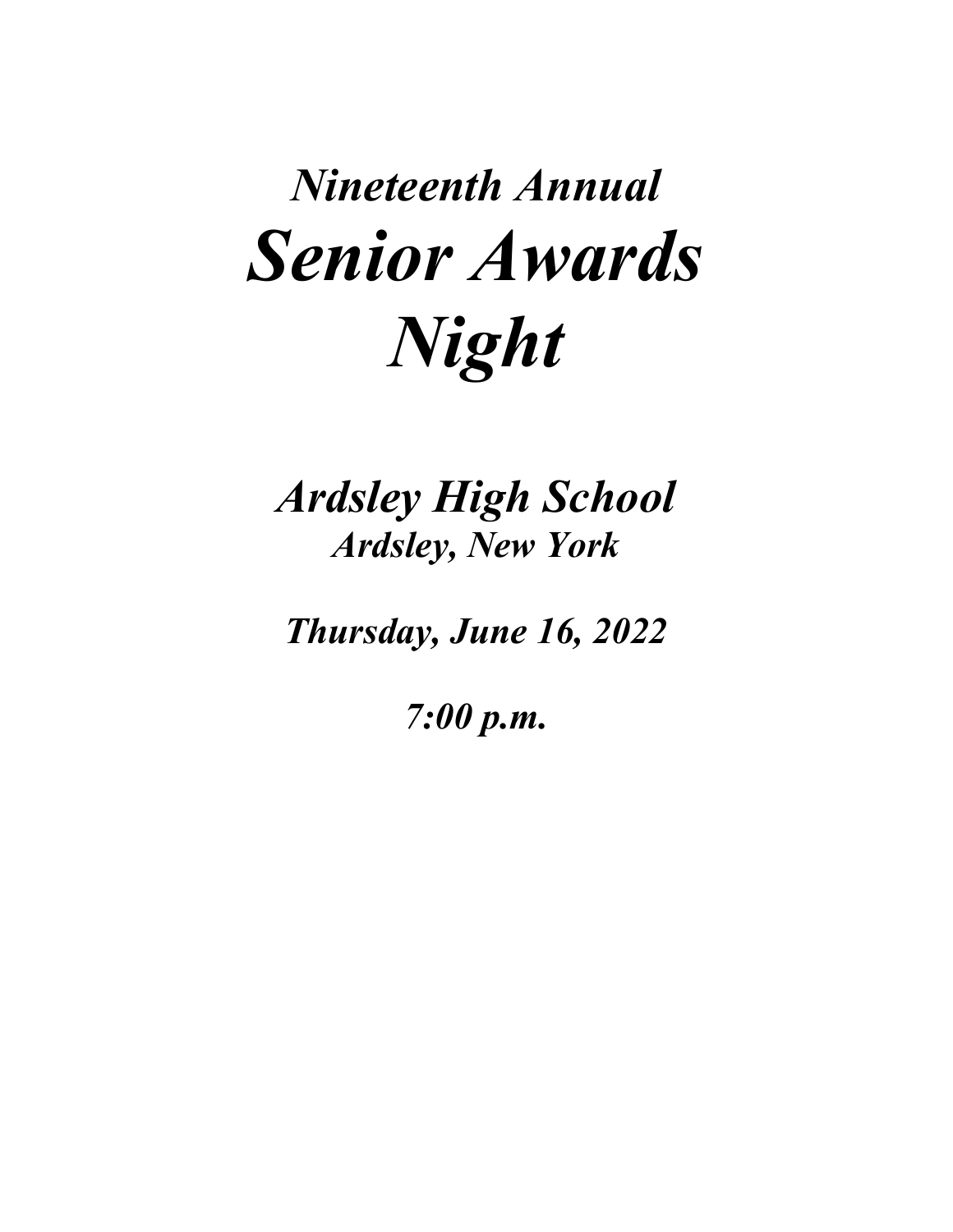## *Senior Awards 2022*

Jostens Medals Edwin and Thelma Zimmer Memorial Claudette Monaco Memorial Cambridge Award for Independent Research Lorraine Lombardi Drake Memorial Panther Scholar Athletes of the Year Panther Association Rob Wootten Scholarship Panther Association Tom Lindgren Memorial Scholarship Panther Association Stephen O'Connell Award Panther Association Award Harris Halperin Memorial Scholarship Eric Goldberg Memorial Scholarship 2019 Softball State Championship Scholarship Ardsley Garden Club Robert Jacobson Sports Foundation Robert Jacobson Sports Foundation/Bill Dinaso Memorial Scholarship Robert Jacobson Sports Ardsley Little League Excellence in Mathematics Grace Hopper Award for Excellence in Computer Science Alan Turing Award for Excellence in Computer Science Excellence in French Language Excellence in Italian Language Excellence in Spanish Language Excellence in Latin Senior Leadership Drama Love from Lauren Senior Leadership Band John Philip Sousa Band Award Woody Herman Jazz Band Louis Armstrong Jazz Award Senior Leadership Orchestra National School Orchestra Award Senior Leadership Chorus Excellence in Art 2022 RiverArts Annual Art Award Ardsley Friends of the Visual Arts Award Fred J. Maier (Rotary) Excellence in Social Studies Achievement in Social Studies JT Noone Scholarship HS Army ROTC Scholarship Excellence in History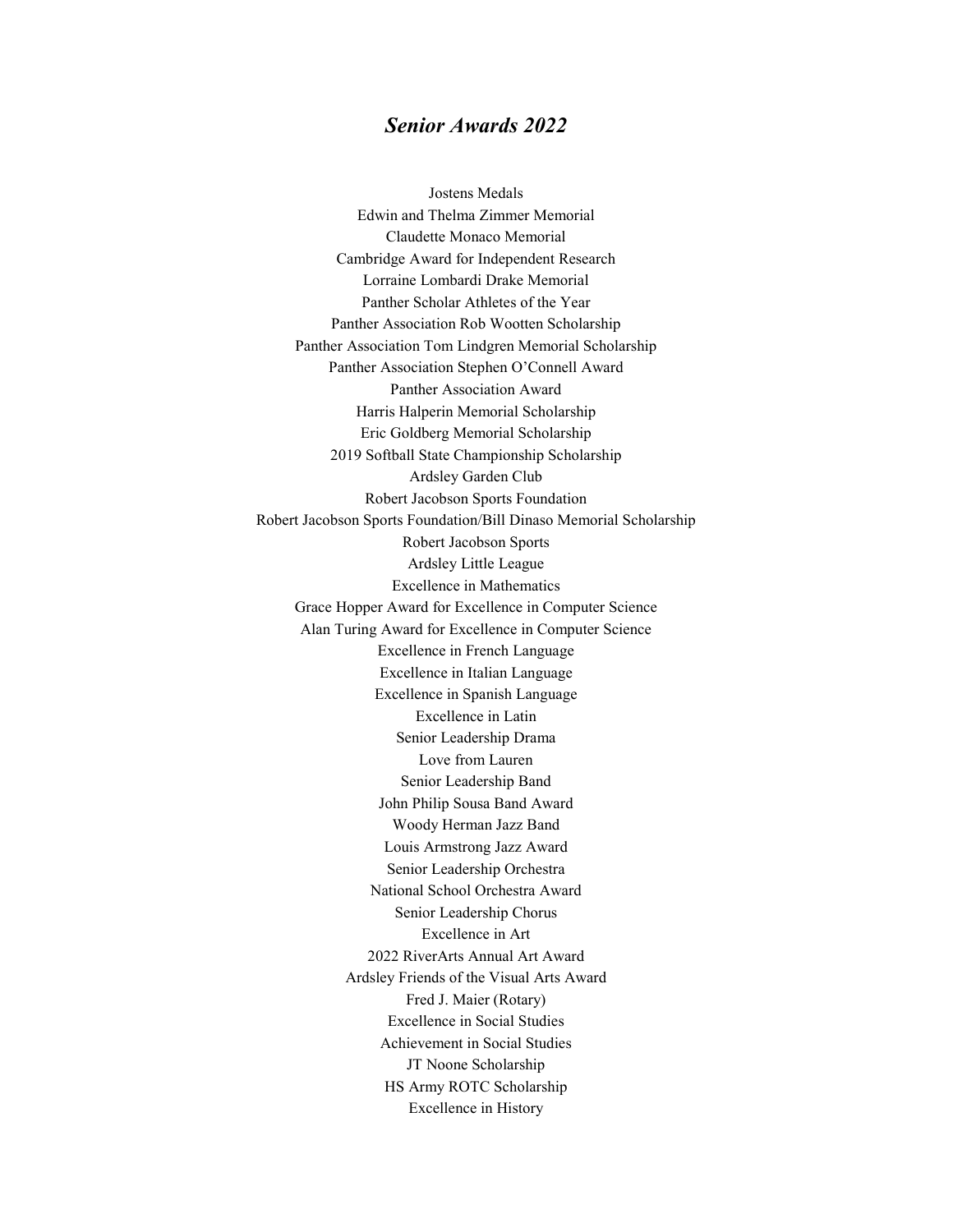JFK Physical Education Achievement Excellence in English Outstanding Achievement in English Outstanding Achievement in Poetry Slam American Association of University Women (AAUW) Outstanding Student Award American Association of University Women (AAUW) Excellence in Writing Award Ardsley Congress of Teachers (ACT) Buddy Awards: Challenger Teams Louis & Elaine Schwartz Memorial Scholarship Girl Scouts – Ardsley Troop 1669 Life Scout (Troop 3) AHS Class of '59 Spirit Award Class of '75 Memorial Scholarship Rensselaer Medal Bausch & Lomb Distinction in Science Devi Nampiaparampil Award Ardsley School Staff Student Council Leadership Award Robert J. Bernstein Award Ardsley Education Foundation (AEF) Marie Stimpfl Memorial Award (Ardsley Secor Volunteer Ambulance) Reina Greenwald Memorial Award (Ardsley Secor Volunteer Ambulance) Dan Mulholland Memorial Award (Ardsley PBA) NYS Attorney General Triple "C" Award PTA Teaching PTA Recognition PTA Tenacity PTA Renaissance Student PTA Ardsley Cares PTA Memorial National Merit Scholarship Winners National Merit University of Southern California Scholarship Valedictorian & Salutatorian Awards